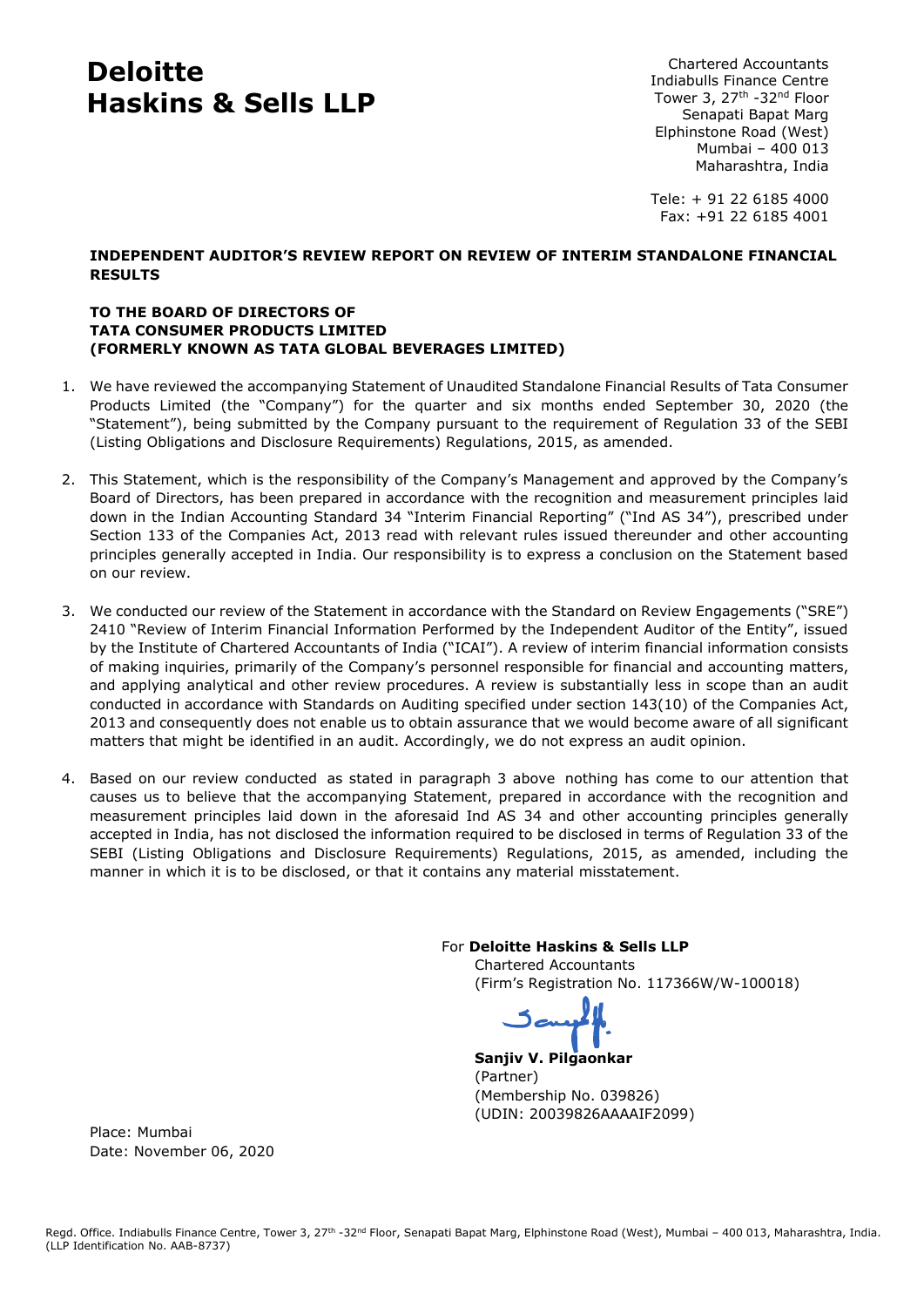

**(Formerly Tata Global Beverages Limited)**

Registered Office: 1 Bishop Lefroy Road Kolkata-700020

CIN - L15491WB1962PLC031425, Email : investor.relations@tataconsumer.com, Website : www.tataconsumer.com

**Unaudited Standalone Financial Results for the quarter and six months ended September 30, 2020**

|                                                                                                     |                    |                  |                  |                    |                  | <b>Rs. in Crores</b> |
|-----------------------------------------------------------------------------------------------------|--------------------|------------------|------------------|--------------------|------------------|----------------------|
| <b>Particulars</b>                                                                                  | Three months ended |                  |                  | Year to date ended | Year ended       |                      |
|                                                                                                     | September 30       | June 30          | September 30 *   | September 30       | September 30*    | March 31             |
|                                                                                                     | 2020               | 2020             | 2019             | 2020               | 2019             | 2020                 |
|                                                                                                     | <b>Unaudited</b>   | <b>Unaudited</b> | <b>Unaudited</b> | <b>Unaudited</b>   | <b>Unaudited</b> | <b>Audited</b>       |
| Revenue from Operations                                                                             | 1736.14            | 1605.43          | 1427.16          | 3341.57            | 2891.20          | 5690.24              |
| Other Income                                                                                        | 33.57              | 45.70            | 35.30            | 79.27              | 76.24            | 117.75               |
| <b>Total Income</b>                                                                                 | 1769.71            | 1651.13          | 1462.46          | 3420.84            | 2967.44          | 5807.99              |
| Cost of materials consumed                                                                          | 863.14             | 603.91           | 597.60           | 1467.05            | 1176.47          | 2305.02              |
| Purchase of stock-in-trade                                                                          | 353.86             | 340.15           | 274.94           | 694.01             | 527.23           | 1123.86              |
| Changes in inventories of finished goods, work-in-progress & stock-in-trade                         | (87.74)            | 5.62             | (0.10)           | (82.12)            | 81.06            | 44.36                |
| Employees benefits expense                                                                          | 77.45              | 71.77            | 78.80            | 149.22             | 146.69           | 283.44               |
| <b>Finance costs</b>                                                                                | 6.46               | 6.53             | 5.90             | 12.99              | 11.78            | 25.73                |
| Depreciation and amortisation expense                                                               | 30.84              | 29.59            | 27.17            | 60.43              | 52.42            | 114.82               |
| Advertisement and sales charges                                                                     | 90.04              | 56.49            | 96.65            | 146.53             | 169.30           | 384.91               |
| Other expenses                                                                                      | 185.66             | 201.81           | 175.48           | 387.47             | 353.70           | 744.63               |
| <b>Total Expenses</b>                                                                               | 1,519.71           | 1315.87          | 1256.44          | 2835.58            | 2518.65          | 5026.77              |
| Profit before Exceptional Items and Tax                                                             | 250.00             | 335.26           | 206.02           | 585.26             | 448.79           | 781.22               |
| Exceptional Items (Net)                                                                             | (19.30)            | (21.00)          | (1.50)           | (40.30)            | (9.56)           | (51.81)              |
| <b>Profit before Tax</b>                                                                            | 230.70             | 314.26           | 204.52           | 544.96             | 439.23           | 729.41               |
| Tax Expense                                                                                         |                    |                  |                  |                    |                  |                      |
| Current Tax                                                                                         | (1.83)             | (1.13)           | (0.08)           | (2.96)             | (0.08)           | 0.61                 |
| Deferred Tax                                                                                        | (59.48)            | (80.82)          | (49.31)          | (140.30)           | (129.53)         | (206.48)             |
| <b>Total Tax Expense (net of reversals)</b>                                                         | (61.31)            | (81.95)          | (49.39)          | (143.26)           | (129.61)         | (205.87)             |
| Net Profit after Tax (A)                                                                            | 169.39             | 232.31           | 155.13           | 401.70             | 309.62           | 523.54               |
| <b>Other Comprehensive Income</b>                                                                   |                    |                  |                  |                    |                  |                      |
| i) Items that will not be reclassified to profit or loss                                            |                    |                  |                  |                    |                  |                      |
| Remeasurement of defined benefit plans                                                              | 2.81               | (14.43)          | (5.47)           | (11.62)            | (16.06)          | (28.18)              |
| Changes in fair valuation of equity instruments                                                     | 1.07               | 1.60             | (3.69)           | 2.67               | (0.21)           | 9.84                 |
|                                                                                                     | 3.88               | (12.83)          | (9.16)           | (8.95)             | (16.27)          | (18.34)              |
| Tax impact of above items                                                                           | (0.69)<br>3.19     | 3.63<br>(9.20)   | (0.31)<br>(9.47) | 2.94<br>(6.01)     | 3.39<br>(12.88)  | 7.47<br>(10.87)      |
| ii) Items that will be reclassified to profit or loss                                               |                    |                  |                  |                    |                  |                      |
| Gains/(loss) on effective portion of cash flow hedges                                               | 2.67               | (0.84)           | (2.78)           | 1.83               | (2.66)           | (6.53)               |
| Tax impact of above item                                                                            | (0.67)             | 0.21             | 0.92             | (0.46)             | 0.88             | 2.13                 |
|                                                                                                     | 2.00               | (0.63)           | (1.86)           | 1.37               | (1.78)           | (4.40)               |
| Other Comprehensive Income (Net of tax) (B)                                                         | 5.19               | (9.83)           | (11.33)          | (4.64)             | (14.66)          | (15.27)              |
|                                                                                                     |                    |                  |                  |                    |                  |                      |
| Total Comprehensive Income (A+B)                                                                    | 174.58             | 222.48           | 143.80           | 397.06             | 294.96           | 508.27               |
| Paid-up equity share capital (Face value of Re. 1 each)                                             | 92.16              | 92.16            | 92.16            | 92.16              | 92.16            | 92.16                |
|                                                                                                     |                    |                  |                  |                    |                  |                      |
| Reserves excluding Revaluation Reserves                                                             |                    |                  |                  |                    |                  | 10735.99             |
| Earnings per share (Basic & Diluted) (not annualised for the quarter and year to<br>date end) - Rs. | 1.84               | 2.52             | 1.68             | 4.36               | 3.36             | 5.68                 |
|                                                                                                     |                    |                  |                  |                    |                  |                      |

\*Restated (Refer Note 6)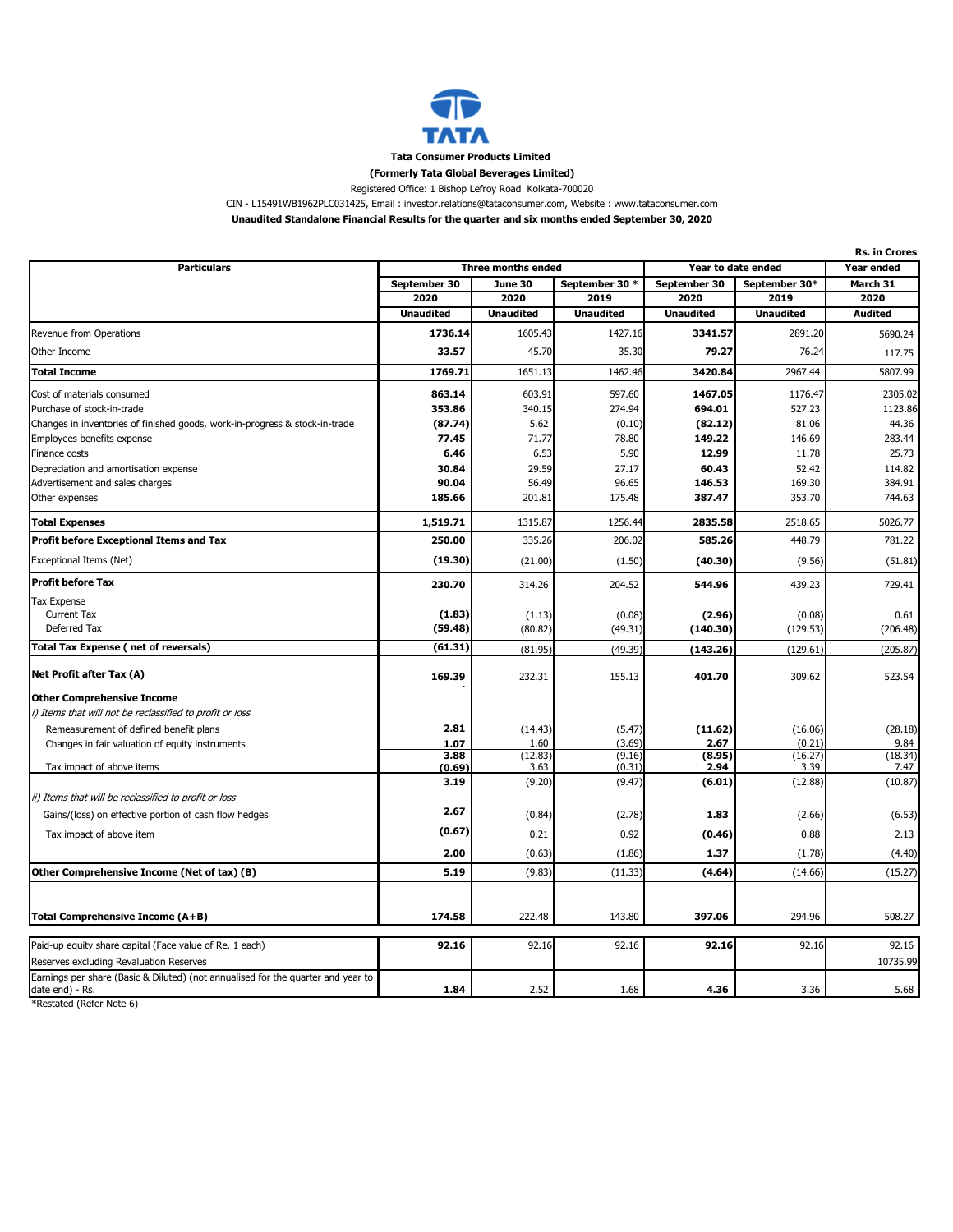#### **Notes:**

- 1. For the quarter, Revenue from operations at Rs 1736 crores increased by 22% over corresponding quarter of the previous year driven by growth in volume and value realisation in both branded beverages and food business. Profit before exceptional items at Rs 250 crores is higher by 21% as compared to corresponding quarter of previous year mainly on account of growth in revenue and control over expenditures partly offset by higher commodity costs. Profit after tax is also higher than corresponding quarter of previous year.
- 2. The Company's sales remain unaffected by the current COVID environment. However, there can be future business uncertainties depending on developments in relation to the pandemic which would include supply constraints and commodity cost volatility.
- 3. Exceptional item for the current quarter represent costs relating to the business integration of foods business of Rs 10 crores and redundancy costs of Rs 9 crores. Exceptional costs for the corresponding quarter of previous year represents costs relating to scheme of merger
- 4. The Indian Parliament has approved the Code on Social Security, 2020. Pending notification of the effective date and the relevant rules, the financial impact has not been quantified.
- 5. In accordance with Ind AS 108 "Operating Segments", segment information has been given in the consolidated financial results, and therefore, no separate disclosure on segment information is given in these standalone financial results.
- 6. Figures of the quarter and year to date ended Sep 30, 2019 as reported has been restated consequent to the demerger and transfer of Consumer Product Business (foods business) of Tata Chemicals Limited with the Company as the 'Appointed date' of the Scheme was April 1, 2019.
- 7. Statement of Assets and Liabilities as at September 30, 2020 along with Cash flow statement for the period ended September 30, 2020 is annexed.
- 8. Previous period's figures have been regrouped / rearranged, to the extent necessary, to conform to current period's classifications.
- 9. The aforementioned results were reviewed by the Audit Committee of the Board on November 5, 2020 and subsequently taken on record by the Board of Directors at its meeting held on November 6, 2020. The Statutory Auditors of the Company have conducted limited review on these results.

Managing Director and CEO

Mumbai: November 6, 2020 Sunil D'Souza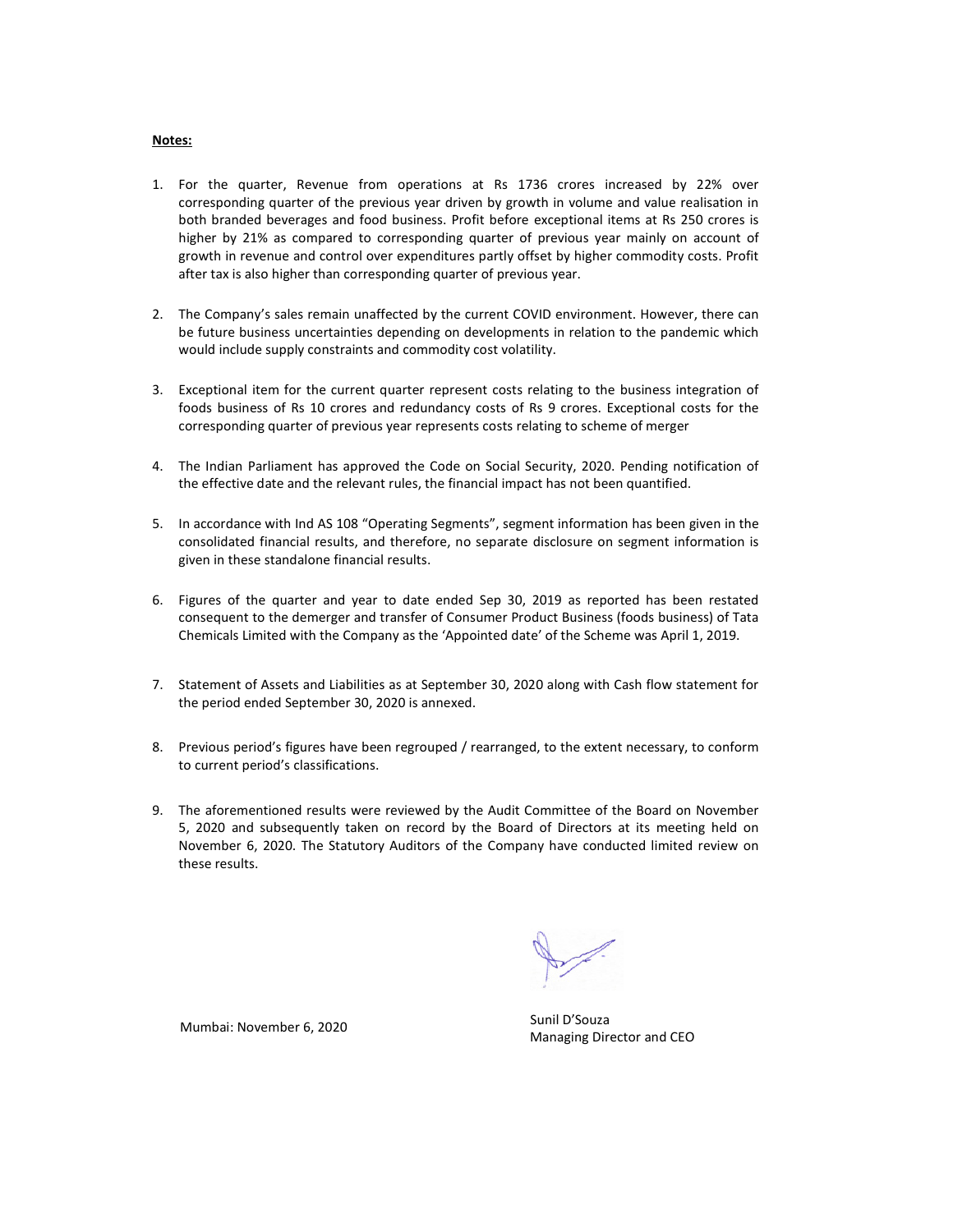

# **Tata Consumer Products Limited**

Registered Office: 1 Bishop Lefroy Road Kolkata-700020 **(Formerly Tata Global Beverages Limited)**

CIN - L15491WB1962PLC031425, Email : investor.relations@tataconsumer.com,

Website : www.tataconsumer.com

### **Unaudited Statement of Assets and Liabilities as at September 30, 2020**

|                                              |                  | <b>Rs. in Crores</b> |
|----------------------------------------------|------------------|----------------------|
|                                              | September 30     | March 31             |
|                                              | 2020             | 2020                 |
|                                              | <b>Unaudited</b> | <b>Audited</b>       |
| <b>ASSETS</b>                                |                  |                      |
| <b>Non-Current Assets</b>                    |                  |                      |
| Property, Plant and Equipment                | 225.28           | 225.32               |
| Capital work-in-progress                     | 18.63            | 22.16                |
| Right of Use Assets                          | 123.72           | 124.88               |
| Goodwill                                     | 3578.51          | 3578.51              |
| Other Intangible Assets                      | 2516.05          | 2523.83              |
| Intangible Assets under development          | 6.77             | 5.99                 |
| <b>Financial Assets</b>                      |                  |                      |
| Investments                                  | 2442.44          | 2324.91              |
| Loans                                        | 22.83            | 22.35                |
| <b>Other Financial Assets</b>                | 27.68            | 24.68                |
| Non-Current Tax Assets (Net)                 | 120.55           | 123.06               |
| <b>Other Non-Current Assets</b>              | 94.04            | 87.64                |
|                                              | 9176.50          | 9063.33              |
|                                              |                  |                      |
| <b>Current Assets</b>                        |                  |                      |
| <b>Inventories</b>                           | 1,682.05         | 919.95               |
| <b>Financial Assets</b>                      |                  |                      |
| <b>Investments</b>                           | 193.75           | 724.51               |
| <b>Trade Receivables</b>                     | 291.47           | 314.17               |
| Cash and Cash Equivalents                    | 362.00           | 243.24               |
| <b>Other Bank Balances</b>                   | 860.44           | 494.53               |
| I nans                                       | 2.69             | 0.66                 |
| <b>Other Financial Assets</b>                | 40.24            | 75.20                |
| <b>Other Current Assets</b>                  | 264.98           | 214.84               |
|                                              | 3697.62          | 2987.10              |
| <b>TOTAL ASSETS</b>                          | 12874.12         | 12050.43             |
|                                              |                  |                      |
| <b>EQUITY AND LIABILITIES</b>                |                  |                      |
| <b>Equity</b>                                |                  |                      |
| <b>Equity Share Capital</b>                  | 92.16            | 92.16                |
| <b>Other Equity</b>                          | 10906.09         | 10757.85             |
| <b>TOTAL EQUITY</b>                          | 10998.25         | 10850.01             |
| <b>Non-Current Liabilities</b>               |                  |                      |
| <b>Financial Liabilities</b>                 |                  |                      |
| Lease Liability                              | 120.37           | 121.82               |
| Provisions                                   | 154.14           | 137.52               |
| <b>Deferred Tax Liabilities</b>              | 287.04           | 149.22               |
|                                              | 561.55           | 408.56               |
| lCurrent Liabilities                         |                  |                      |
| <b>Financial Liabilities</b>                 |                  |                      |
| <b>Borrowings</b>                            | 39.50            | 35.00                |
| Lease Liability                              | 25.60            | 23.69                |
| <b>Trade Payables</b>                        |                  |                      |
| Total outstanding dues of Micro enterprises  |                  |                      |
| and Small enterprises                        | 5.89             | 4.31                 |
| Total outstanding dues of creditors other    |                  |                      |
| than Micro enterprises and Small enterprises | 969.58           | 442.73               |
|                                              |                  |                      |
| <b>Other Financial Liabilities</b>           | 98.81            | 120.11               |
| <b>Other Current Liabilities</b>             | 85.61            | 75.91                |
| Provisions                                   | 73.18            | 73.96                |
| Current Tax Liabilities (Net)                | 16.15            | 16.15                |
|                                              | 1314.32          | 791.86               |
|                                              |                  |                      |
| <b>TOTAL EQUITY AND LIABILITIES</b>          | 12874.12         | 12050.43             |